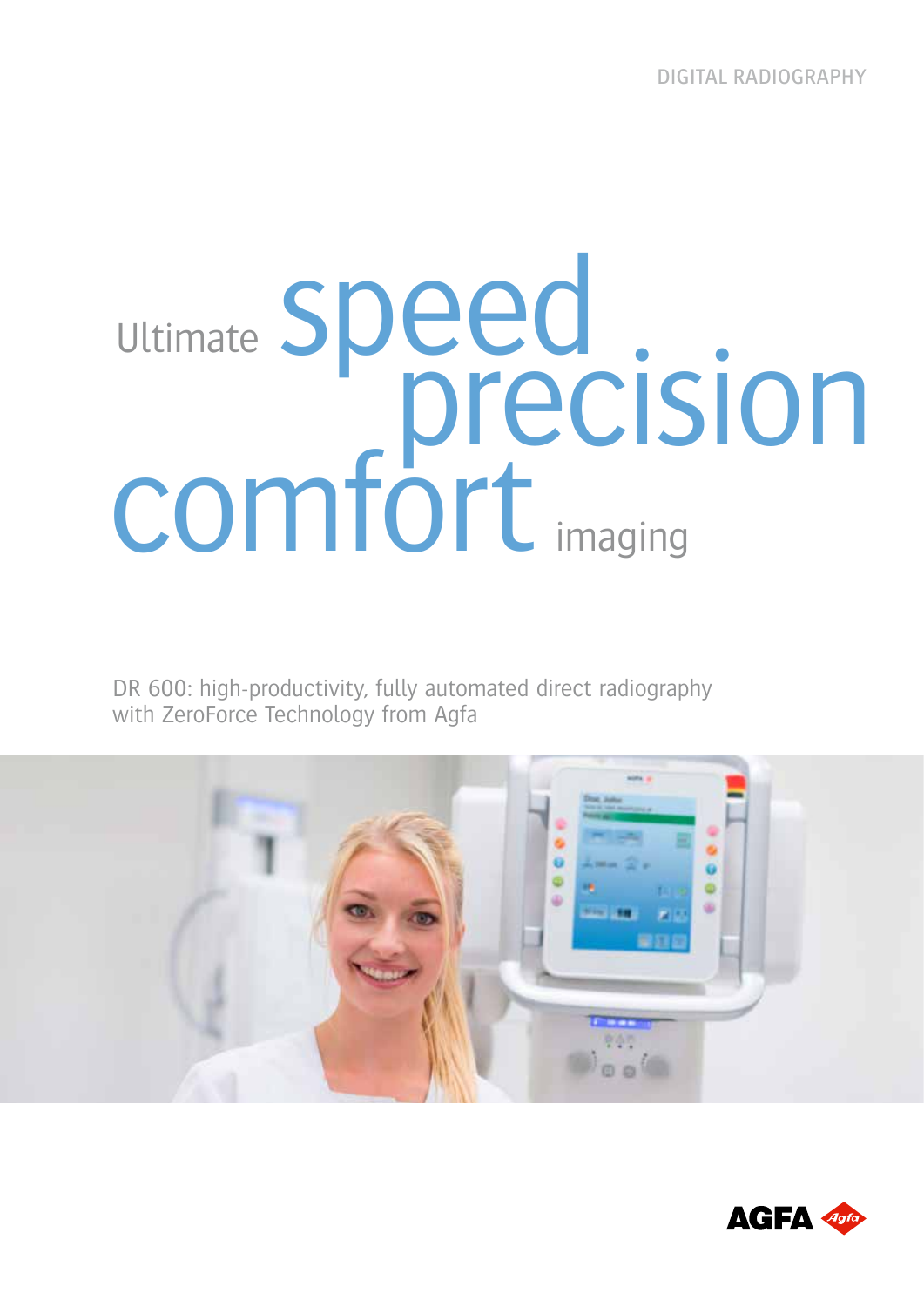## performance Top**digital X-ray room**

With its high-productivity, innovative features and ZeroForce Technology offering high speed, precision and comfort, the fully automated DR 600 streamlines workflow, increases throughput and enhances the experience of patients and operators alike, even in the busiest imaging environment.

> In your high-throughput imaging environment, speed, precision and comfort are at a premium. We've built upon our long-term experience and close relationships in radiology and beyond to design a top-performance digital X-ray room: the DR 600 highproductivity, direct radiography (DR) imaging solution.

> What makes the DR 600 special isn't only its individual features and capabilities: it's how they come together in a complete and integrated

solution that provides high quality images, while maximizing productivity, versatility and ease of use.

Robotization, in combination with the pre-programmed MUSICA workstation exam tree, the automated MUSICA image processing, and seamless integration with RIS and PACS, all work in concert to give you what you need: the right images, quickly and efficiently, with maximum ease of use for the operator and comfort for the patient.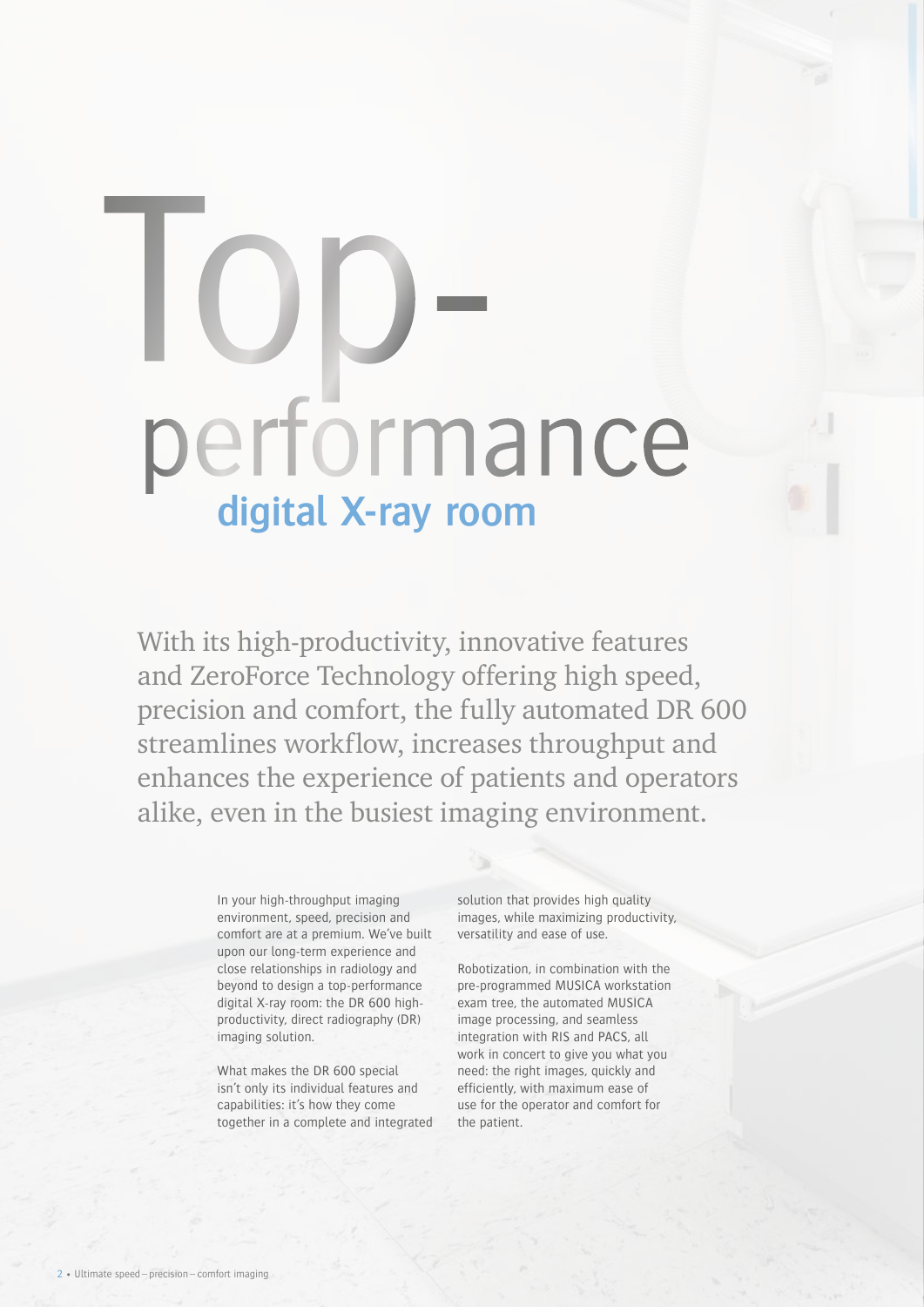



## **WHY CHOOSE THE DR 600?**

- Single or multi-detector, high-productivity and high-throughput digital X-ray room
- Full automation, auto-positioning and auto-tracking
- **ZeroForce Technology, offering smooth** operation with almost zero effort in movements
- Choice of fixed, tethered and wireless detectors with Cesium Iodide (CsI) or Gadolinium Oxy-Sulphide (GOS) technology
- Significant potential for dose reduction\*, with the Cesium Iodide detector
- DR Full Leg/Full Spine capability with EasyStitch technology
- Fast acquisition and integration with CR and DR, through the MUSICA workstation
- Seamless DICOM integration with RIS/PACS and HIS systems
- **Excellent image quality provided by** the next generation MUSICA image processing software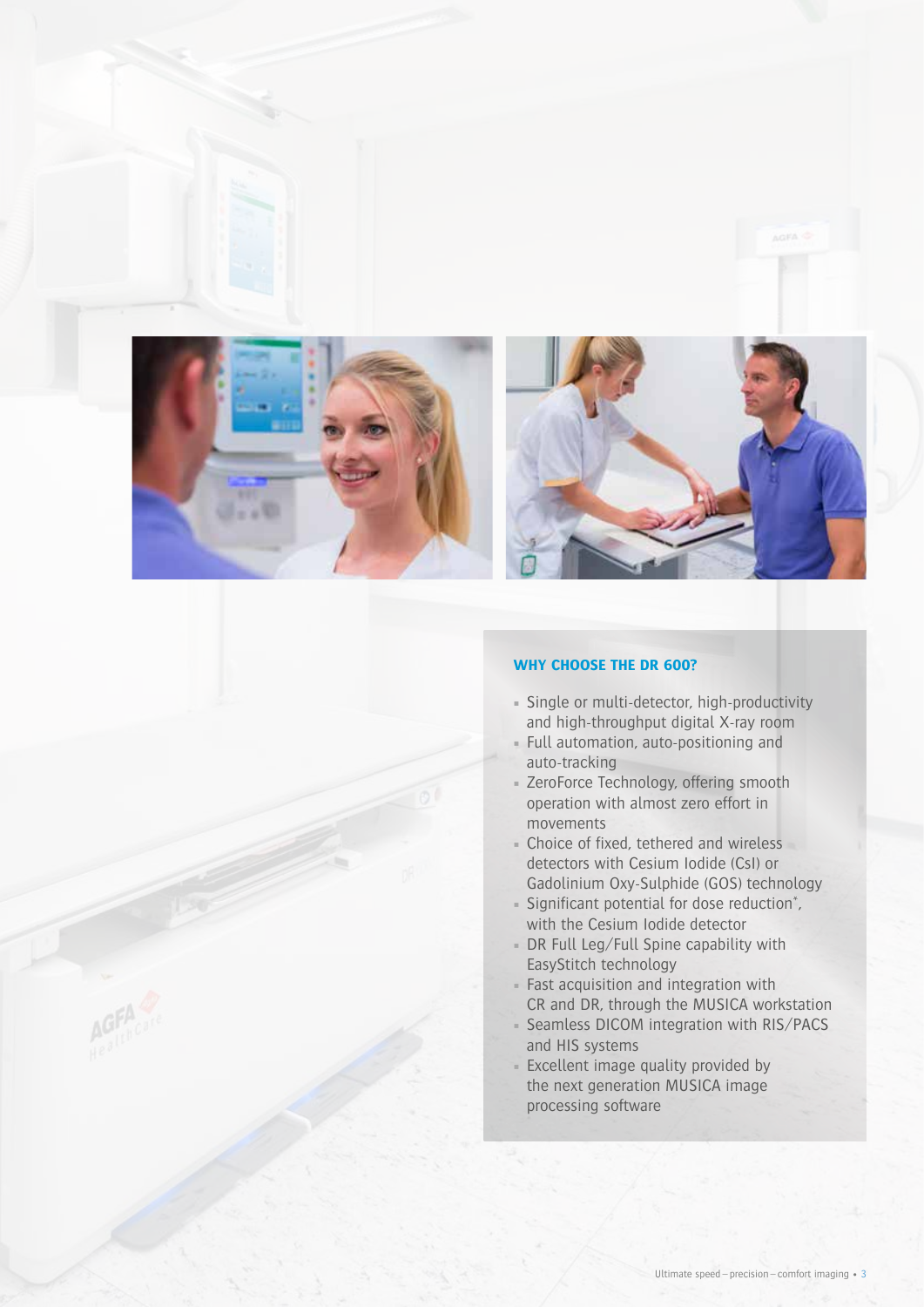## **MIO** zone

What is comfort? In imaging, we need to consider the comfort of patients and operators alike. The DR 600 takes on comfort in several ways: how easy it is to operate the system correctly, how quickly the image-taking process is completed, and more.

## **LIGHT, EASY, AUTOMATED OPERATION**

Full automation, including the latest in auto-positioning technology, fully automated tracking and manual positioning, makes the DR 600 easy and light to operate. ZeroForce Technology means all movements of the tube head, wall stand and table in all different directions are quick and require almost zero effort. Designed for both ergonomy and productivity, the DR 600 is easy to steer and use, so the operator can work comfortably and quickly, even in highthroughput situations.

The height-adjustable table and floating tabletop offer very easy positioning for a wide range of patients and types of studies, providing greater comfort for technician and patient alike, while minimizing the time needed for taking images.

The ceiling-suspended tube crane is operated through a touch screen control panel and integrated soft console on the MUSICA workstation monitor. Ceiling movements are controlled by simply selecting a thumbnail on the MUSICA workstation, followed by autopositioning. The touch screen features a preview image; and with its APR

(Anatomically Programmed Radiography) and X-ray parameters, such as each patient's name, workflow is streamlined.

Additional features include LED lighting that indicates when the table or wall stand is in use, and multiple programmable parking positions to which the unit returns after each exposure.

## **ACCURATE AND EFFICIENT DOSE MANAGEMENT AND POTENTIAL DOSE REDUCTION**

The DR 600 proposes a choice of fixed, tethered or wireless detectors, with Cesium Iodide (CsI) or Gadolinium Oxy-Sulphide (GOS) technology. The excellent image quality of the Cesium Iodide offers the potential for significant patient dose reduction\*, with fast availability of images that speeds up workflow and reduces patient waiting times.

By using leading-edge Automatic Exposure Control for high-speed accuracy and collimators with Dose Area Product meter, the DR 600 optimizes and automatically reports doses. Short exposures offered by new dose sensing technology keep dose measurement accurate to the millisecond.



ZeroForce Technology: movements of the tube head, wall stand and table in all different directions are quick and require almost zero effort.

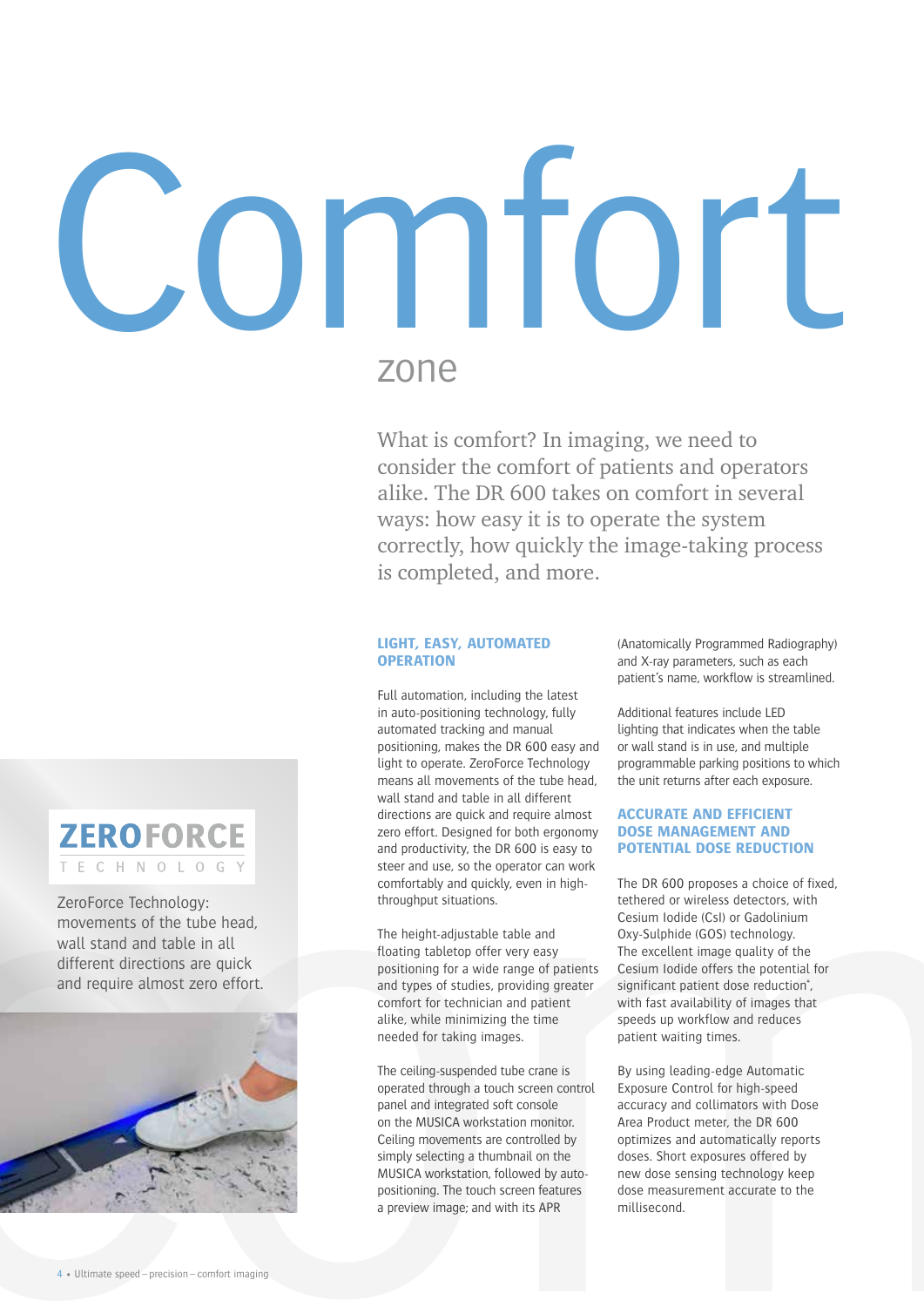

## **CONVENIENT REMOTE CONTROL FOR POSITIONING OR COLLIMATION**

Optionally, a handheld remote control is available, with a choice of two configurations, enhancing the convenient, easy operation. The 'Positioning' configuration includes buttons for auto center, auto tracking and beta rotation of the tubehead. The 'Collimation' configuration replaces those with collimator shutter control buttons. A holder for the remote control unit can be mounted on a wall or even on the wall stand itself.



**In-bucky detector charger:**  The fully automated version includes an optional in-bucky charger for the detector, ensuring a fast and efficient workflow.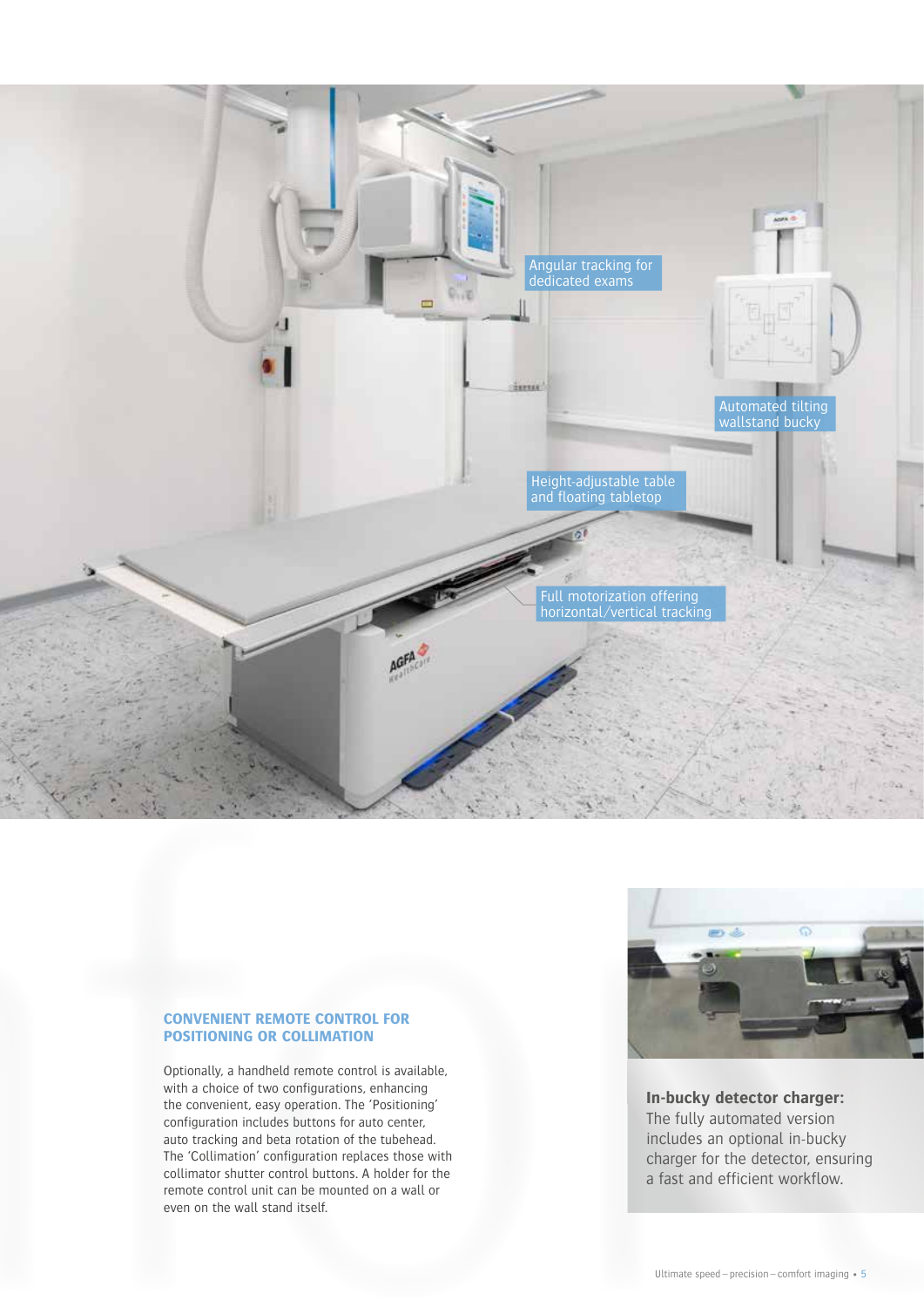

Every moment counts in a busy imaging environment: for the radiologist, technician and patient. So the speed of a solution can't be measured on one element alone: you have to take into account the entire imaging flow, from positioning the patient, to the image acquisition, to the availability of the image.

## **MODERN AUTOMATION TECHNOLOGY MAXIMIZES PRODUCTIVITY**

The DR 600 provides the latest in auto-positioning technology, fully-automated tracking and manual positioning – with quick, near zero-force movement in all different directions, making it indispensable in an emergency situation.

The combination of automation with the preprogrammed MUSICA workstation exam tree and the automated MUSICA image processing gets you up to speed, for maximum productivity.

Solid integration with your radiology information systems (RIS) and picture archiving and communication systems (PACS) – such as configuring the system to translate RIS protocol codes directly into exam tree settings – offers further workflow improvement and helps accelerate your return on investment.

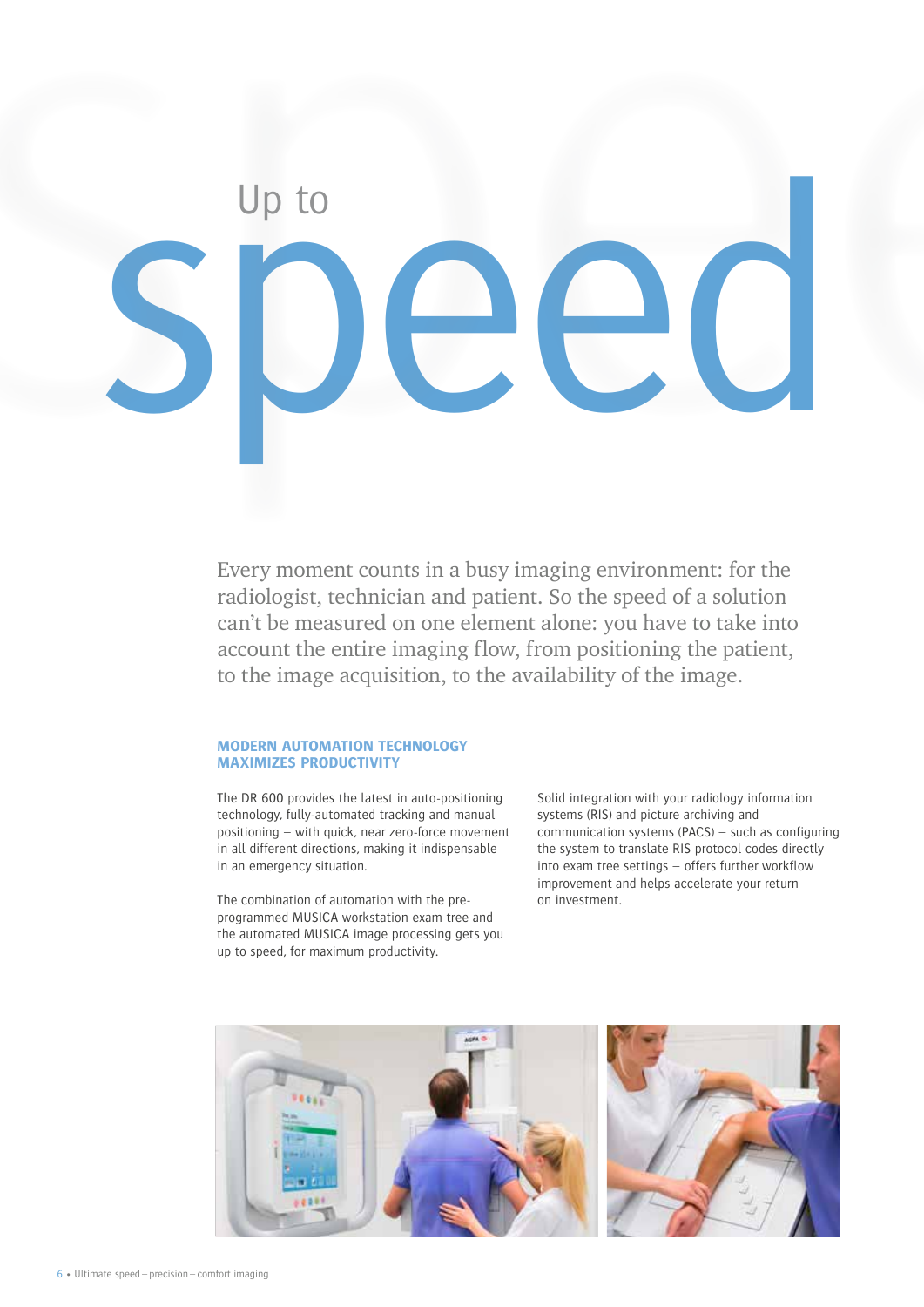## **EASY ACQUISITION, WITH THE MUSICA WORKSTATION**

The DR 600 harnesses the power of both MUSICA image processing and the MUSICA workstation workflow to provide quicker previews that reduce time between exposures and thus deliver a higher rate of throughput. The result is a lower cost per exam and faster patient throughput.

With its intuitive interface, the MUSICA workstation is fast and easy to use: it requires no training to get you up-and-running, and you get just what you need in fewer mouse clicks.



un o

18

## **FLEXIBLE WORKFLOW**

With the DR 600, you have complete workflow flexibility. You choose the next exam on the acquisition workstation, and it's easy to switch the order of exams on the tube head display. So you can keep the patient throughput flowing smoothly.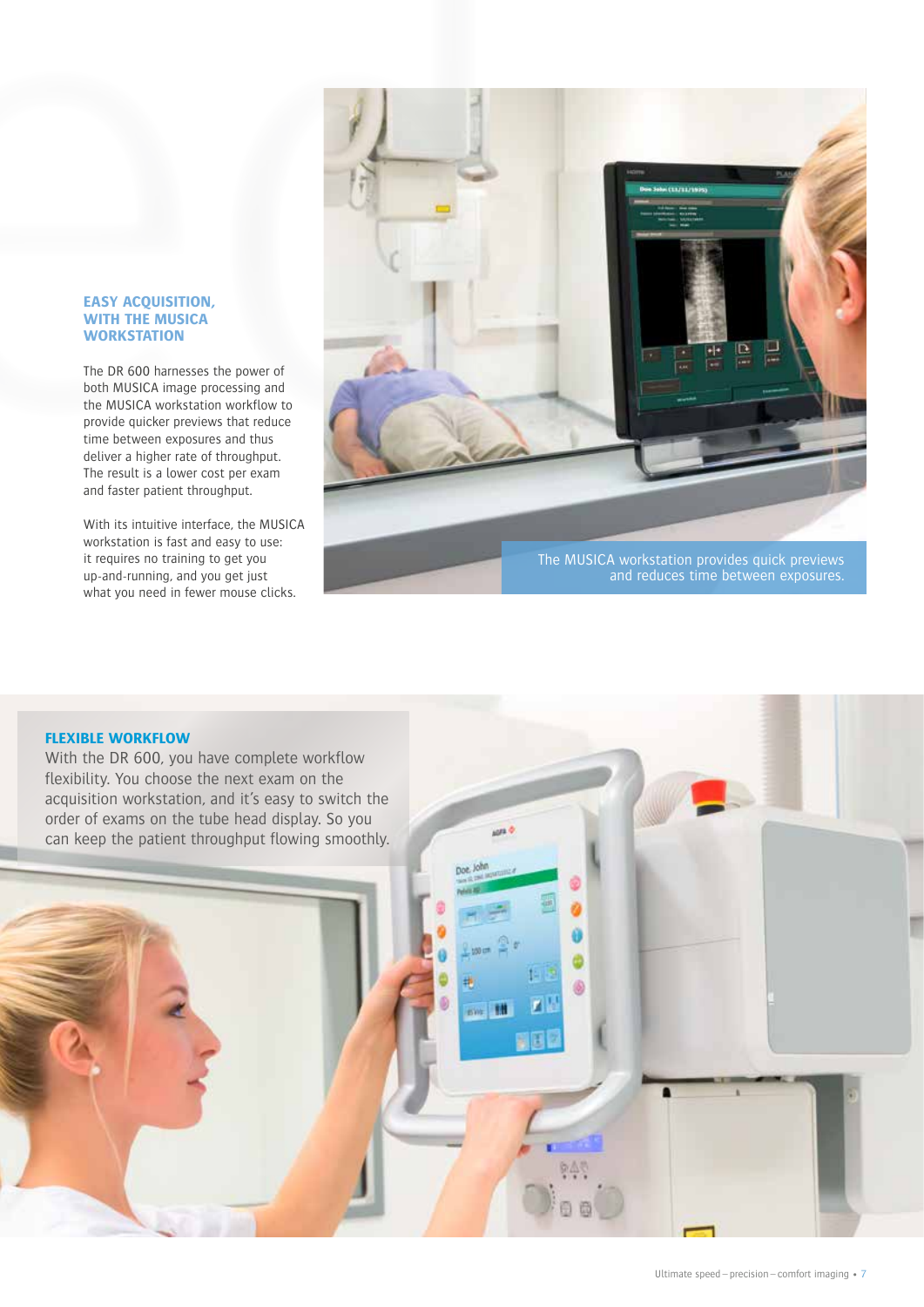## Precision

'Almost' and 'approximately' aren't good enough in imaging. You want the right image the first time. That means the patient and components must be positioned correctly for image acquisition, and the image must be processed optimally.

## **'FIRST TIME, RIGHT TIME' MUSICA IMAGE PROCESSING**

At the heart of the DR 600 high-productivity solution lies Agfa's MUSICA gold standard image processing software – the latest intelligent and automated digital radiography image processing software for consistently reliable, high-quality image visualization. Exam independent, MUSICA automatically analyzes the characteristics of each image and optimizes processing parameters – independent of user input and dose deviations. As a result, minimal re- or post-processing is required. In addition, MUSICA provides a consistent look and feel on the computed radiography (CR) images when the DR unit is combined with CR capture to provide extra diagnostic confidence.

## **NEXT GENERATION MUSICA OFFERS YOU EVEN BETTER VIEWING OF DIFFICULT AREAS**

- $B$ alanced presentation of both soft tissue and overlapping bone structures
- Visualization of subtle details in the abdomen
- True representation of implants with clear bone interfaces
- Confident, comfortable reading

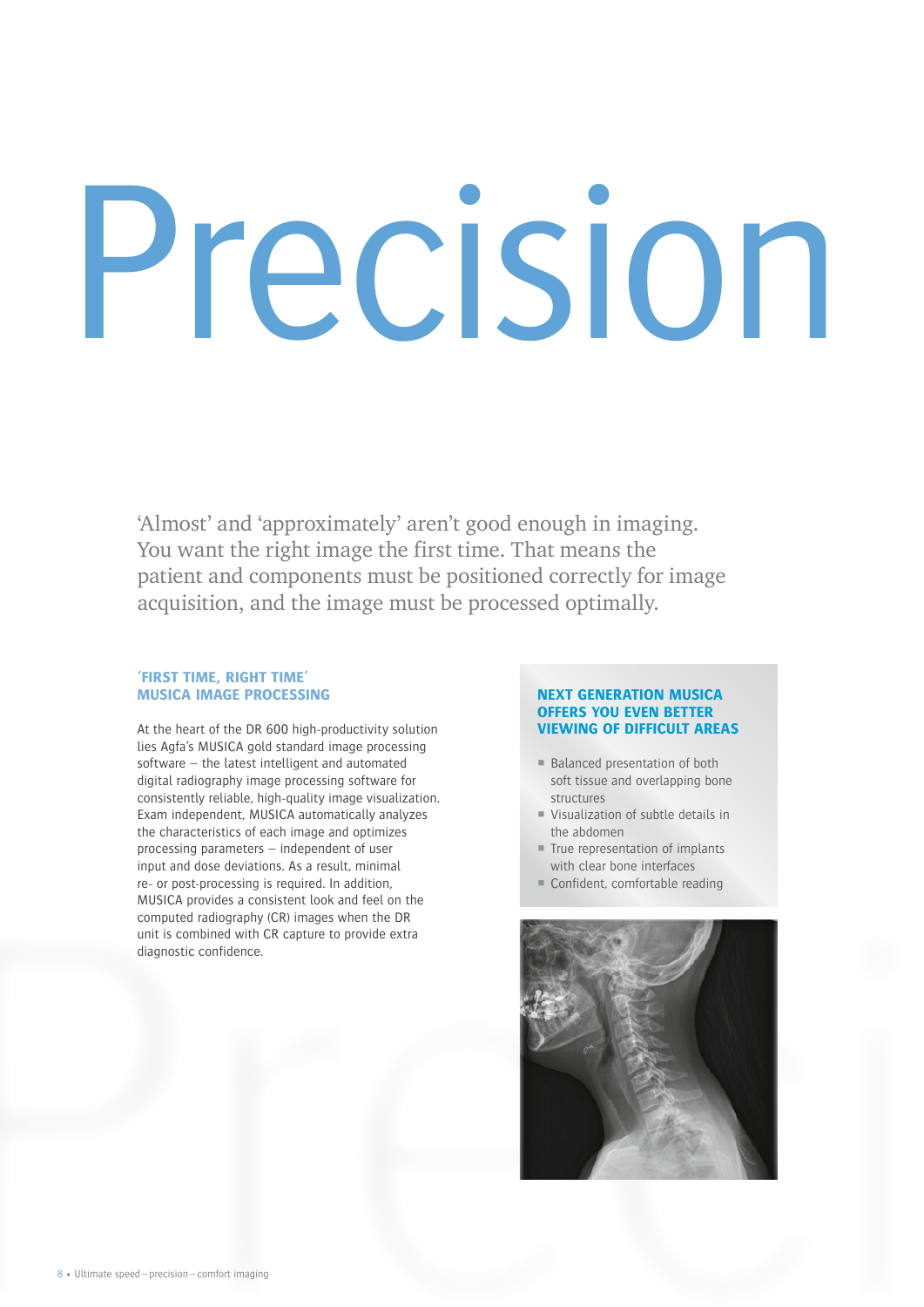

## DR Full Leg Full Spine option with EasyStitch technology

The fully motorized wall bucky has vertical tracking with the tube, offering the option of DR Full Leg Full Spine (FLFS) with EasyStitch technology. Based on fully automated single focus technology, EasyStitch minimizes distortions. Angular tracking is available for dedicated exams, while motorized movement of the wall stand and tube head provides accurate stitching capabilities, for high precision in images. An optional table overlay allows you to perform FLFS right on the table.



EasyStitch technology minimizes distortions, for high-precision FLFS imaging.

## **DETECTORS THAT CAPTURE EVERY DETAIL**

The MUSICA image processing empowers a complete range of high-quality detectors in all sizes: 10 x 12", 14 x 17" and 17 x 17". Moreover the small pixel size of the new CsI detectors support a high resolution providing great detail. This is especially useful in fields such as neonatal, pediatrics, rheumatology and diagnosis of stress fractures.

## **MAXIMUM LOAD AND POSITIONING CAPABILITIES**

In terms of load and position, the DR 600 is the Agfa DR solution that is ideal for the widest range of patients and types of studies. The radiographic table supports a high patient load, enabling you to undertake the most logistically challenging studies.

Grid sensing for both the table and wall stand alerts the operator to the grid's insertion, providing optimum exposure quality. Full motorization of vertical/horizontal table bucky tracking and autopositioning, and a tilting bucky on the wall stand, offer precise positioning. And the rotatable bucky makes rotation from landscape to portrait simple.



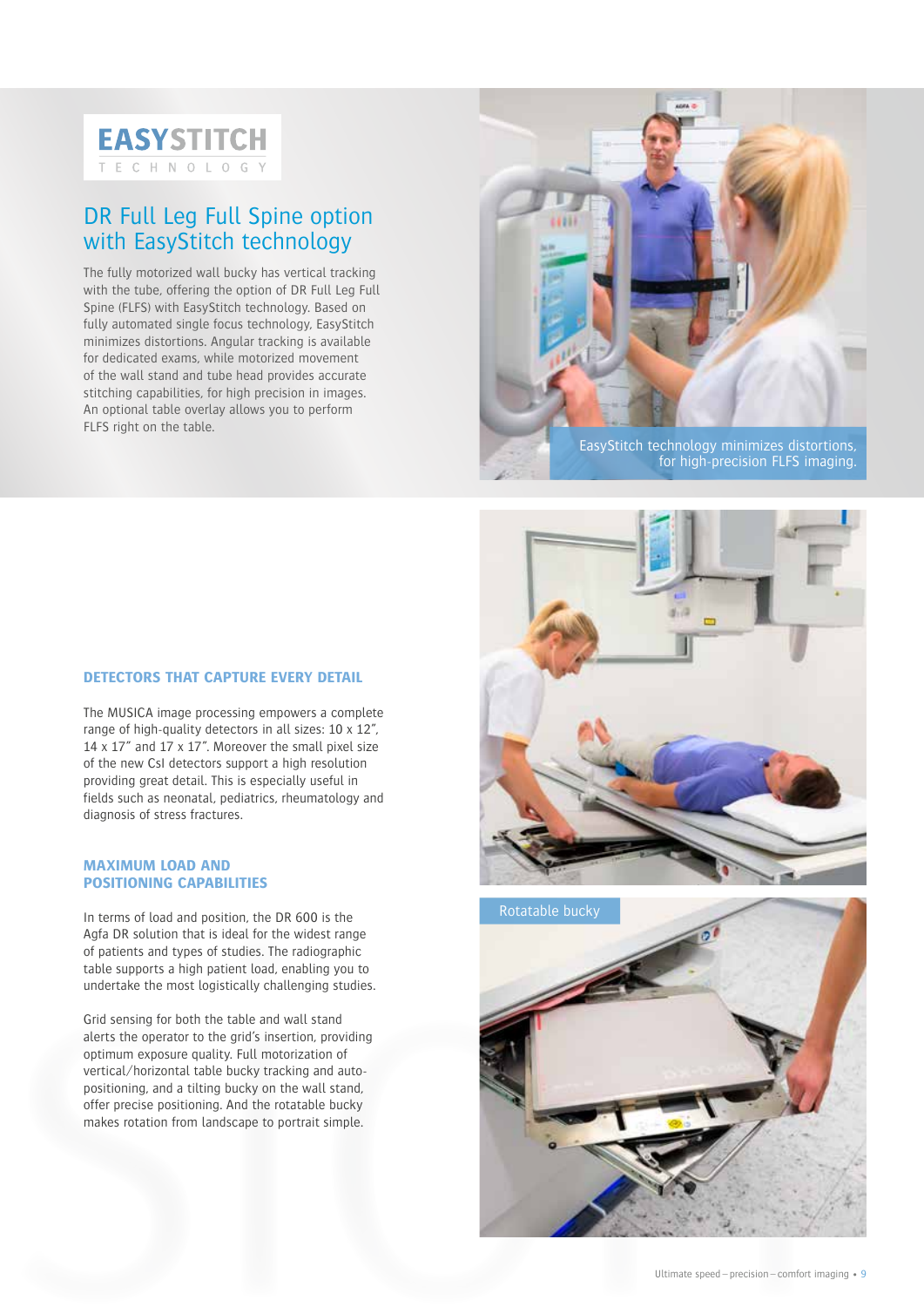# choice

Making the right choice for your facility can be challenging. You want to be sure that you take the best decision as it has long-term implications, both practical and financial.







### **PREMIUM QUALITY IMAGING FOUNDED ON PROVEN TECHNOLOGIES**

At Agfa, imaging and integration are our core business. Built with solid, factory-quality hardware manufactured at our award-winning factory in Peissenberg, Germany, the DR 600 gives you the confidence of knowing that it is founded on the same proven technologies as all Agfa solutions: high quality, equipment, excellent productivity and competitive service and maintenance agreements.

## **PROFESSIONAL SERVICES OPTIMIZE ROOM PERFORMANCE**

Beyond the installation and staff training involved in implementing the DR 600, Agfa provides advice when planning your room. This helps you optimize the performance of your facility and benefit from the increased ergonomy and productivity for many years to come.

## **RELATIONSHIPS FOR THE LONG TERM AND A SCALABLE GROWTH PATH**

As an established and proven stateof-the-art, innovative vendor, we are committed to long-term, productive relationships that ensure you enjoy all the benefits of developing imaging technology. Our program of new products is specifically designed to help you continue on your digital path from CR to a full DR system.

The DR 600 offers you all the benefits of DR productivity and CR versatility. By combining the DR 600's direct image capture capabilities with versatile panel formats that allow you to design the room that you need, MUSICA image processing, quicker preview on the MUSICA workstation and tube head, a touch screen display on the tube head and a user interface with the same look and feel for both CR and DR, the DR 600 enables you to migrate to direct radiography seamlessly.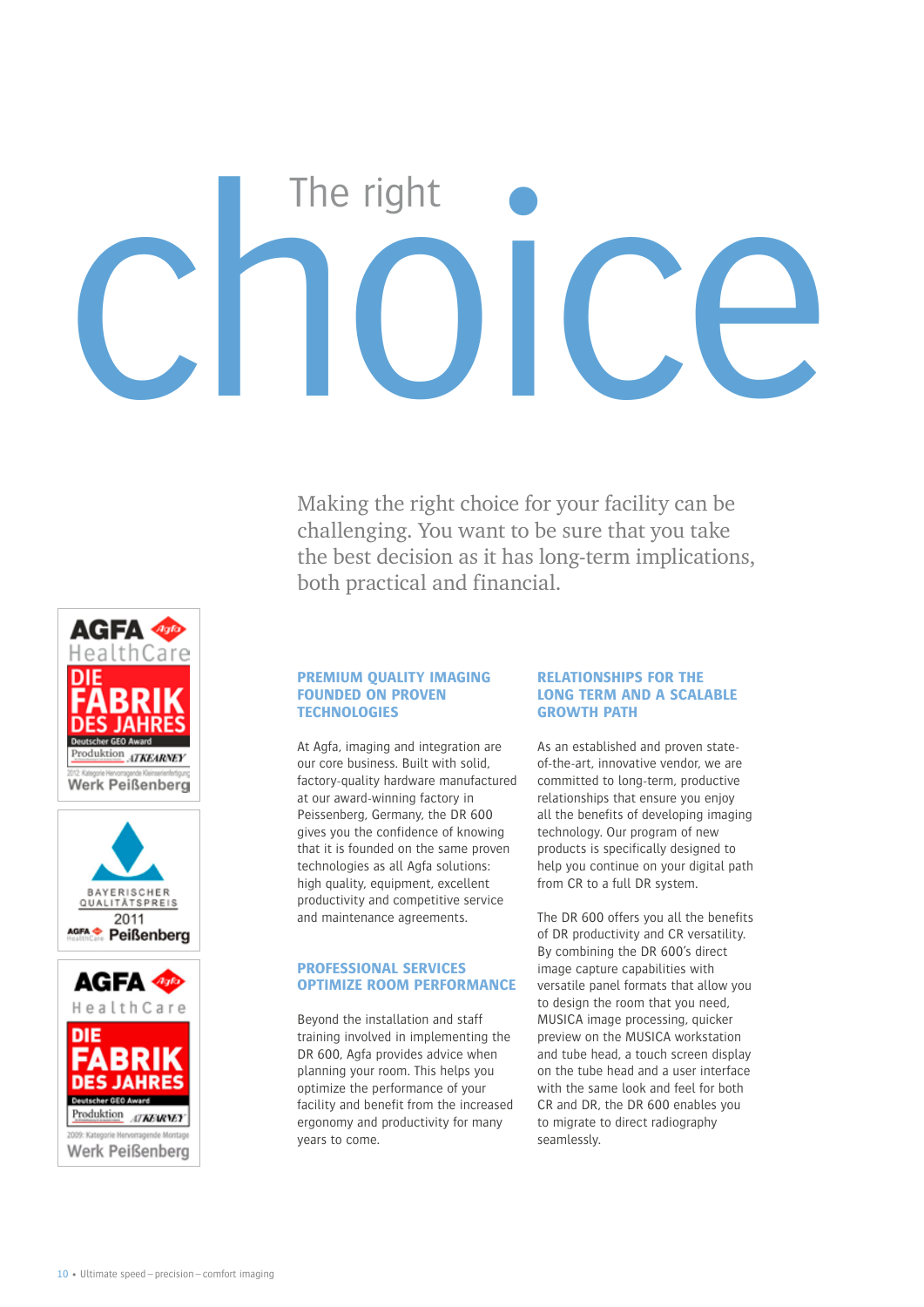